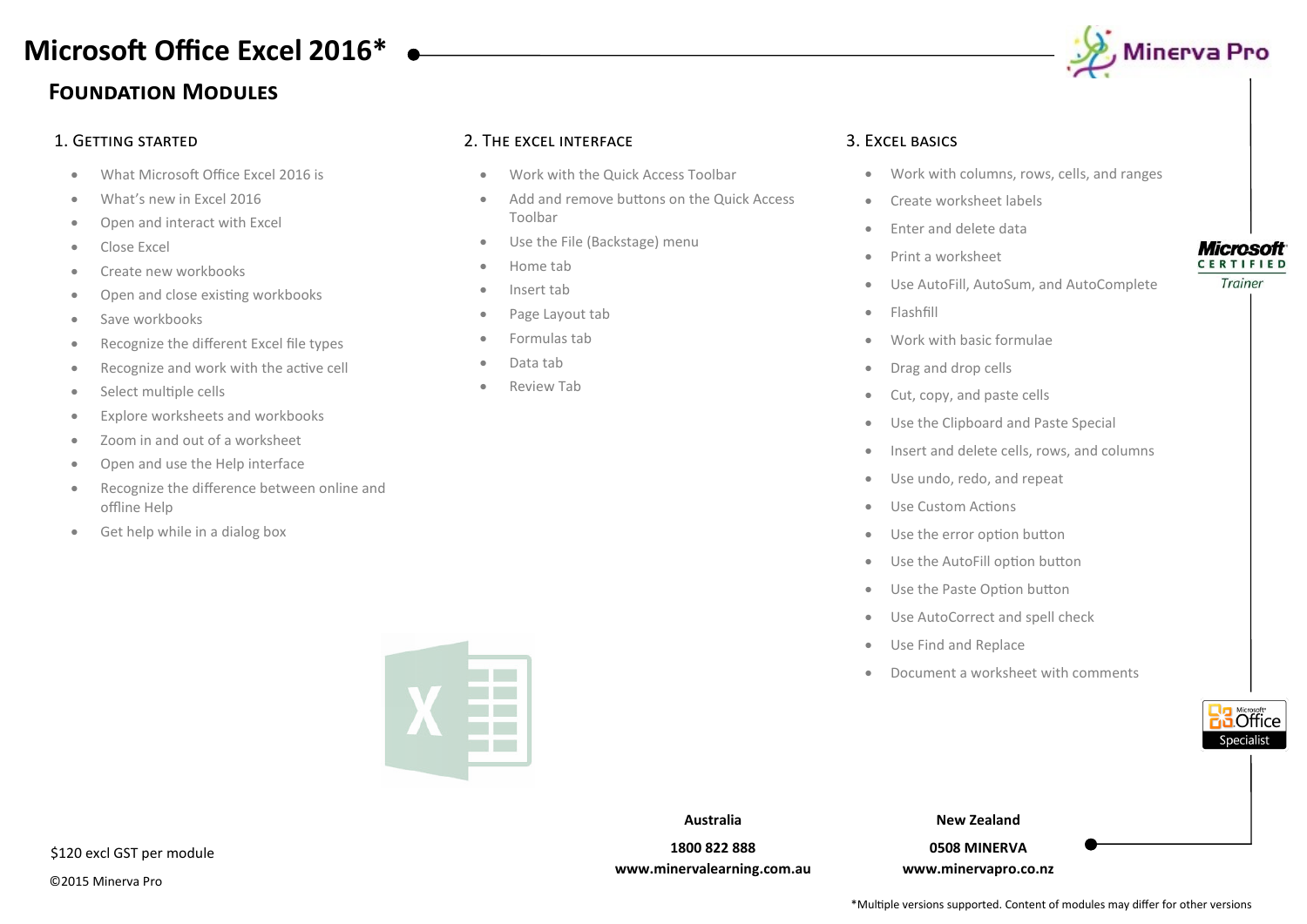### **Foundation Modules**



- Change the size of rows or columns
- Adjust cell alignment and rotate text
- Create custom number and date formats
- Use conditional formatting
- Use the Format Painter
- Merge adjacent cells together
- Use AutoFit
- Find and replace formatting
- Add patterns, colours, and borders to a worksheet
- Work with styles and themes
- Create and format charts
- Enhance charts with drawing tools
- Change the chart type
- Change the source data for a chart
- Work with chart axes and data series
- Save a chart style/layout as a template
- Identify absolute and relative cell references

### 4. Editing your workbook 5. Printing and viewing your workbook

- Use Normal view, Page Break Preview, Page Layout view, and Full Screen view
- Manage a single window
- Create, hide, or unhide a window
- Freeze a pane
- Split a worksheet to view multiple areas at once
- Manage multiple windows
- Switch between open workbooks
- Arrange windows
- Compare workbooks side by side
- Reset windows
- Use synchronous scrolling
- Save a workspace
- Print your workbook
- Use Print Preview
- Set printer options



Trainer

**5** Office necialist



\$120 excl GST per module

©2015 Minerva Pro

**Australia**

**1800 822 888 www.minervalearning.com.au** **New Zealand**

**0508 MINERVA www.minervapro.co.nz**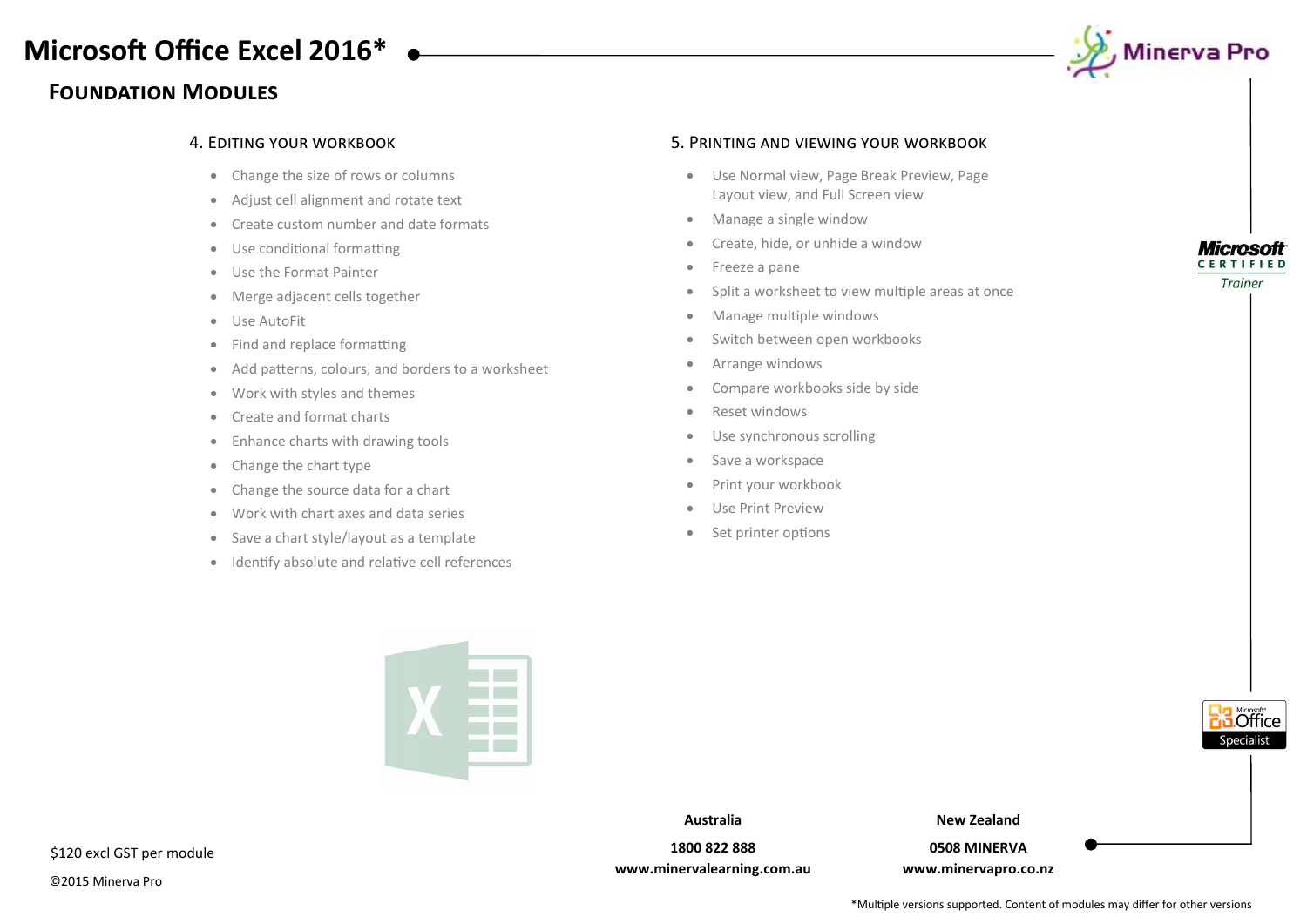### **Intermediate Modules**

# , Minerva Pro

- Navigate around your computer using Windows Explorer
- Perform some basic file management tasks in Windows Explorer
- View files in Windows Explorer
- Use the Navigation Pane in Windows Explorer
- Use AutoRecover
- Publish a workbook in PDF or XPS format
- Protect an entire workbook and a single worksheet
- Convert files in XLS format to the new XLSX format
- Save workbooks in XLS format
- Mark a workbook as final
- Encrypt the contents of a workbook
- Digitally sign a workbook
- Manage file properties
- Manage file versions
- View a summary of issues that could occur when sharing the file
- Use the Document Inspector, Accessibility Checker, and Compatibility Checker
- Set compatibility options when working with different file formats



\$120 excl GST per module

©2015 Minerva Pro

### 1. Advanced file tasks 2. Working with functions and formulas 3. Managing Tables

- Understand the difference between relative and absolute cell references
- Use basic mathematical operators
- Use formulas with multiple cell references
- Use the formula auditing commands
- Fix formula errors and recognize common errors
- Change error checking options
- Display and print formulas
- Recognize a function
- Search for functions included with Excel
- Add functions to your worksheet
- Use some useful and simple functions
- Use the IF function
- Work with nested functions
- Break up complex or long functions so they are easier to read
- Use functions and AutoFill together
- Recognize range names
- Define and use range names
- Use commands associated with range names
- Select non-adjacent ranges in the same worksheet
- Use AutoCalculate
- Recognize array formulas
- Define basic array formulas
- Use functions with array formulas
- Use the IF function in an array formula

#### **Australia**

**1800 822 888 www.minervalearning.com.au**

- Recognize a table and its features
- Create tables from existing ranges
- Modifying tables
- Use items in the Table Tools contextual tab
- Use the total row
- Recognize records and fields
- Add fields and records by inserting columns and rows
- Delete records or fields
- Clean up duplicate records
- Sort data in a table
- Create AutoFilters to perform custom filtering
- Use advanced filters to fine-tune filtered records
- Copy filtered records to a new location
- Filter your data using wildcard characters
- Validate your data against different criteria
- Validate your data using lists and formulas
- Recognize and use database functions



**Microsoft CERTIFIED** Trainer

**New Zealand**

**0508 MINERVA www.minervapro.co.nz**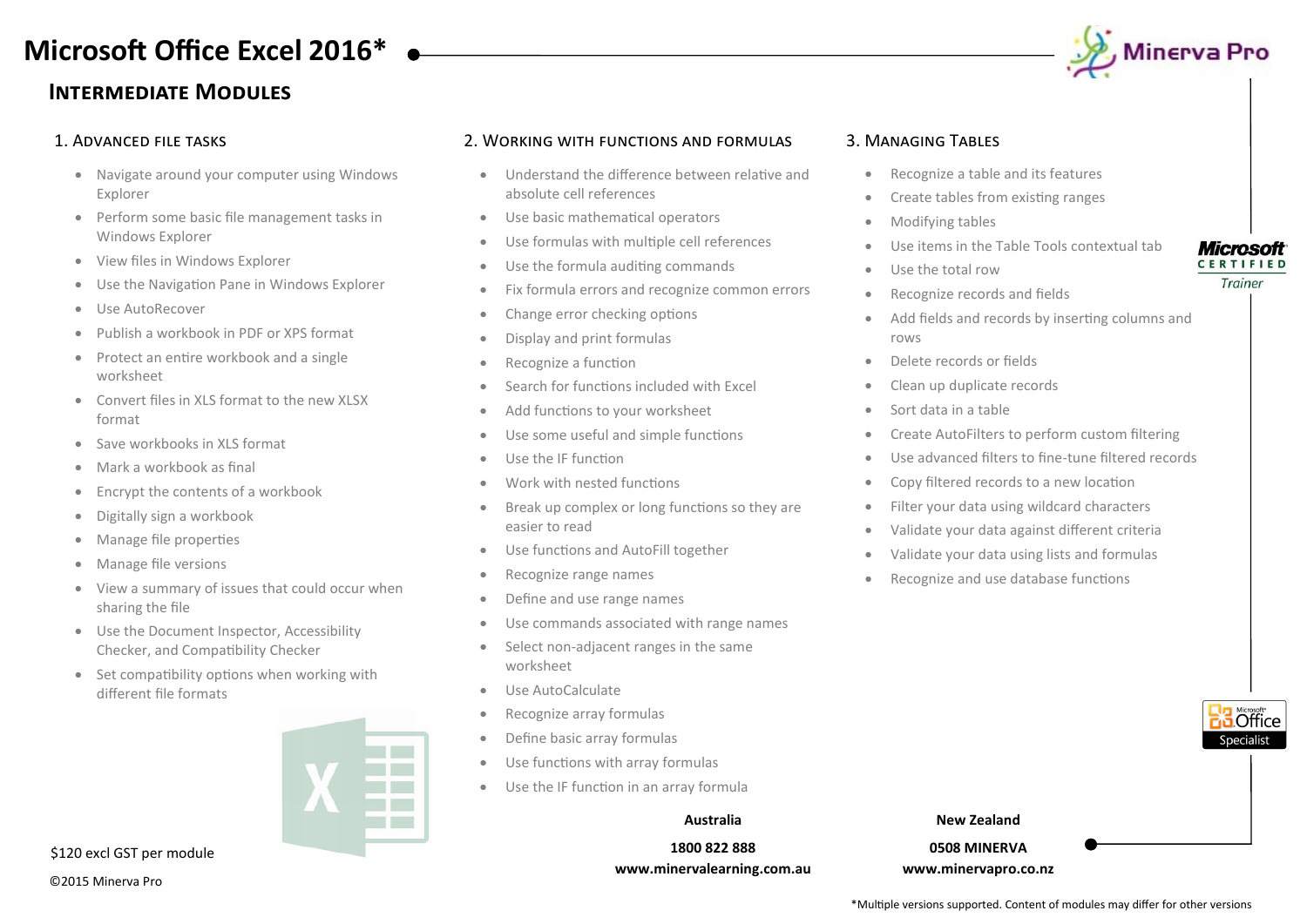## **Intermediate Modules**



#### 4. Adding the finishing touches 5. Showing data as a graphic

- Check spelling in your worksheet
- Open and browse the Research Pane
- Use the thesaurus to look for synonyms
- Use the translator to translate words and phrases
- Set the display and editing language in Office 2010
- Use themes to make your work consistent
- Customize theme colours, fonts, and effects
- Save and manage custom theme files
- Add a text box to your worksheet
- Use commands in the Drawing Tools tab
- Edit text box contents
- Add and edit WordArt
- Add a picture to your worksheet from your computer
- Search for and add Clip Art
- Insert a screenshot
- Recognize commands in the Picture Tools tab
- Use the mini toolbar for pictures
- Resize images
- Move images around your worksheet
- Crop images
- Rotate and flip images
- Describe functionality in the Format Picture dialog



- Add SmartArt to your worksheet
- Add text and photos to SmartArt
- Use commands on the SmartArt Tools tabs
- Edit existing SmartArt
- Change the layout of a SmartArt diagram
- Choose the colour and style for a SmartArt diagram
- Reset the SmartArt diagram back to its default settings
- Convert a SmartArt diagram into individual shapes
- Add symbols or special characters to a worksheet
- Insert an equation
- Use the Equation Tools tab to create custom equations
- Draw and edit shapes in your worksheet
- Recognize a Sparkline and its use
- Add Sparklines to your worksheet
- Use the commands on the Sparkline Tools tab
- Edit Sparkline data
- Clear Sparklines from a worksheet
- Show and hide elements of your Sparkline
- Change the Sparkline style
- Change the Sparkline and marker colours
- Set Sparkline axis options



**Australia 1800 822 888**

**www.minervalearning.com.au**

**New Zealand**

**0508 MINERVA www.minervapro.co.nz**

\$120 excl GST per module

©2015 Minerva Pro

\*Multiple versions supported. Content of modules may differ for other versions

#### **Microsoft CERTIFIED**

Trainer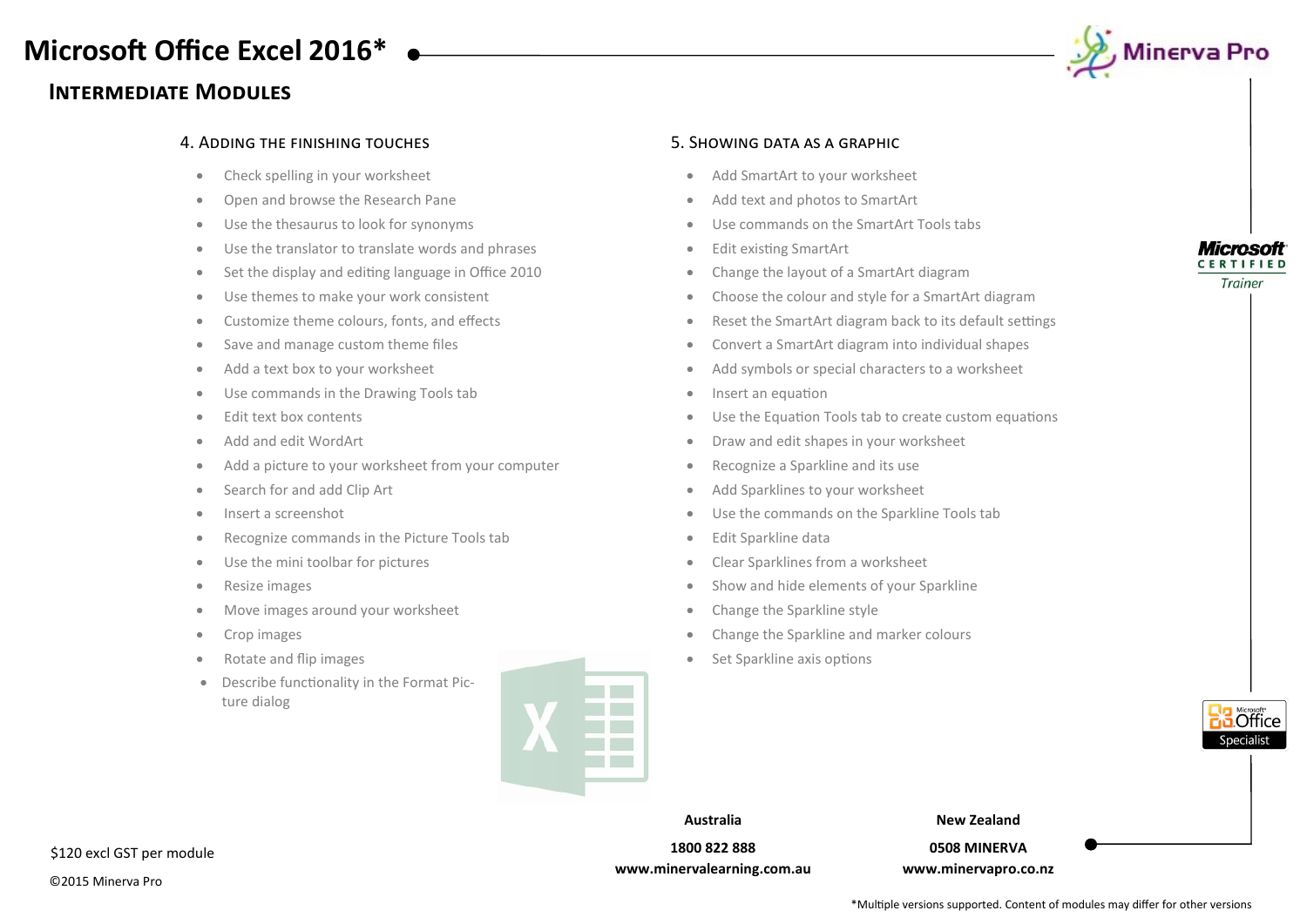## **Advanced Modules**

### 1. Getting the most from your data 2. Pivoting data 3. Charting pivoted data

- Use automatic outlining
- Display and collapse levels
- Manually group data
- Create subtotals
- Describe scenarios
- Create a scenario
- Save multiple scenarios
- Merge scenarios together
- Create a scenario summary report
- Enable data analysis tools
- Identify available analysis and add-in tools
- Use a one or two input data table
- Use Goal Seek
- Generate reports and scenarios with Solver
- Change Solver values and manage constraints
- Choose a solving method
- Use Solver as a goal seek tool
- Insert, edit, format, and use hyperlinks

- Describe and create PivotTables
- Use the contextual PivotTable Tools tabs
- Add and remove PivotTable information using the Field List
- Change the Field List layout
- Pivot data
- Expand and collapse data
- Filter, sort, group, and refresh data
- Edit a data source
- Modify PivotTable row and column labels and values
- Use the Layout group on the Design tab
- Apply a style to a PivotTable
- Change PivotTable style options
- Manually format a PivotTable
- Use the PivotTable Options dialog
- Create and use a classic PivotTable frame
- Switch to a classic PivotTable frame
- Add data to a classic PivotTable
- Pivot data in a classic PivotTable



- Create a PivotChart from scratch or from an existing PivotTable
- Add data to a PivotChart
- Pivot chart data
- Use the PivotChart contextual tabs (Design, Layout, Format, and Analyse)
- Rename fields
- Change the chart type
- Apply a style to a chart
- Manually format chart elements
- Change the layout of chart elements

### **Microsoft CERTIFIED**

Trainer





\$120 excl GST per module

©2015 Minerva Pro

**Australia 1800 822 888**

**www.minervalearning.com.au**

**New Zealand 0508 MINERVA**

**www.minervapro.co.nz**